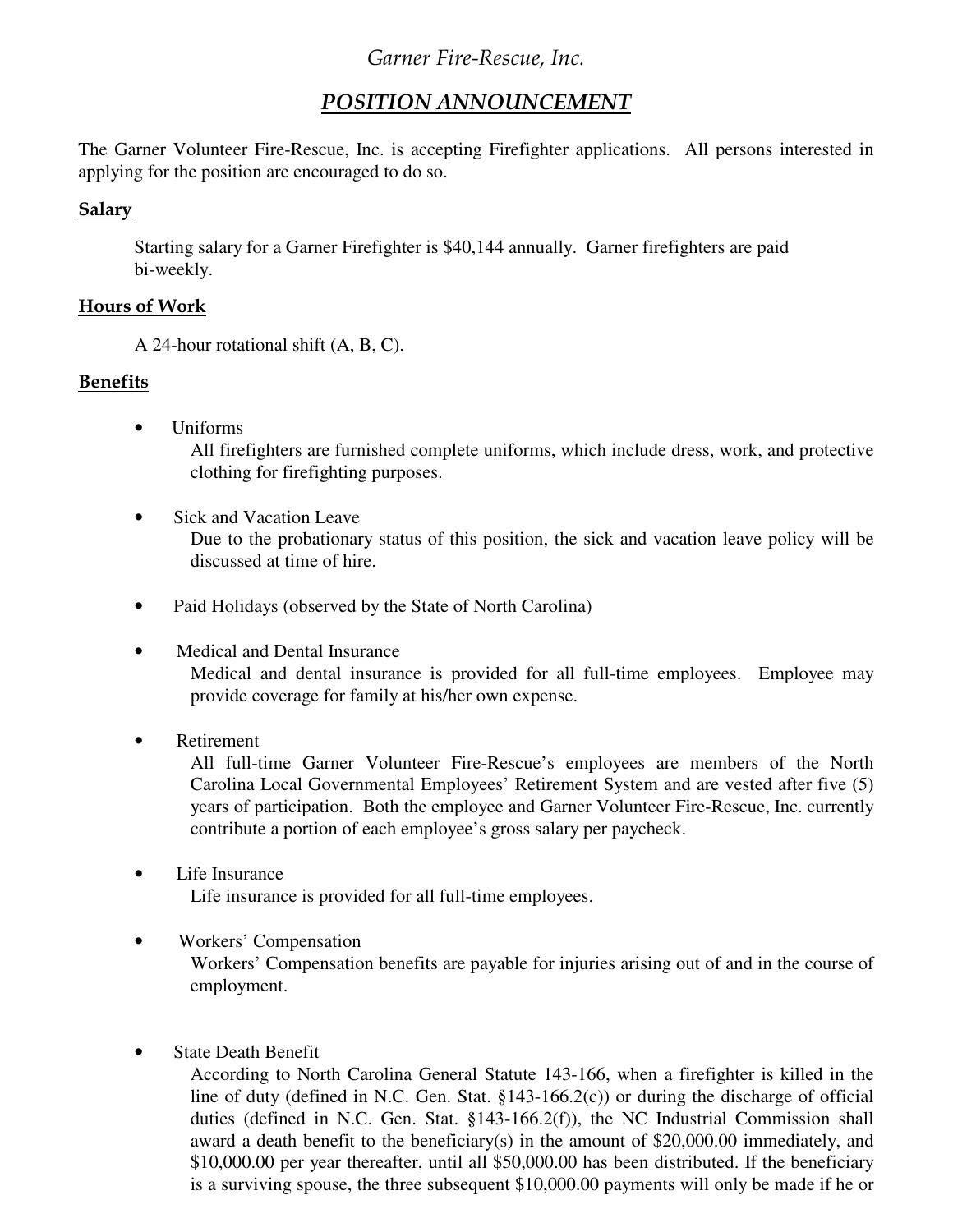# Garner Fire-Rescue, Inc.

she continues to remain unmarried. If a beneficiary becomes ineligible for any of the remaining benefits and there are other eligible beneficiaries, the next in line will receive the remaining benefits. For example, if a surviving spouse remarries, the remaining benefits will go to any eligible dependent children. If there are no eligible dependent children, then the benefits would to dependent parents, if any. If there are no eligible dependents, the remaining benefits would go to the decedent's estate.

- NC State Firemen's Association Every member on the NCSFA's roster receives Accidental Death and Dismemberment Insurance.
- Volunteer Firemen's Insurance Services, Inc.

Accident and sickness coverage is provided for every member, which includes an accidental death benefit.

**Longevity** All full-time employees are entitled to longevity pay according to the following schedule:

| 1.25% of yearly gross salary | After 7 years of service  |
|------------------------------|---------------------------|
| 2.50% of yearly gross salary | After 10 years of service |

• 401k Supplemental Retirement Plan

GVFR contributes fifty dollars (\$50) or 5% of gross salary (whichever is higher) per pay period per full-time employee. The employee may contribute any amount on their own within the limits of the plan. Employee contributions are payroll deducted each pay period. It is administered by Prudential.

• Disability Salary Continuation Plan

This GVFR funded program is an income protection plan designed to provide for a reasonable continuation of a portion of your salary should you suffer the misfortune of an accident or illness. All full-time employees are automatically covered by the plan after completing one (1) year of employment.

• Garner Fire Rescue Benevolent Fund

This program is specifically funded by the paid employees of GVFR. Each employee will contribute one dollar (\$1) from each paycheck to be deposit into the benevolent fund. The fund is used to support firefighters and firefighter's retirements. The fund is governed by a board of directors and reflects the best interest of the members and the department.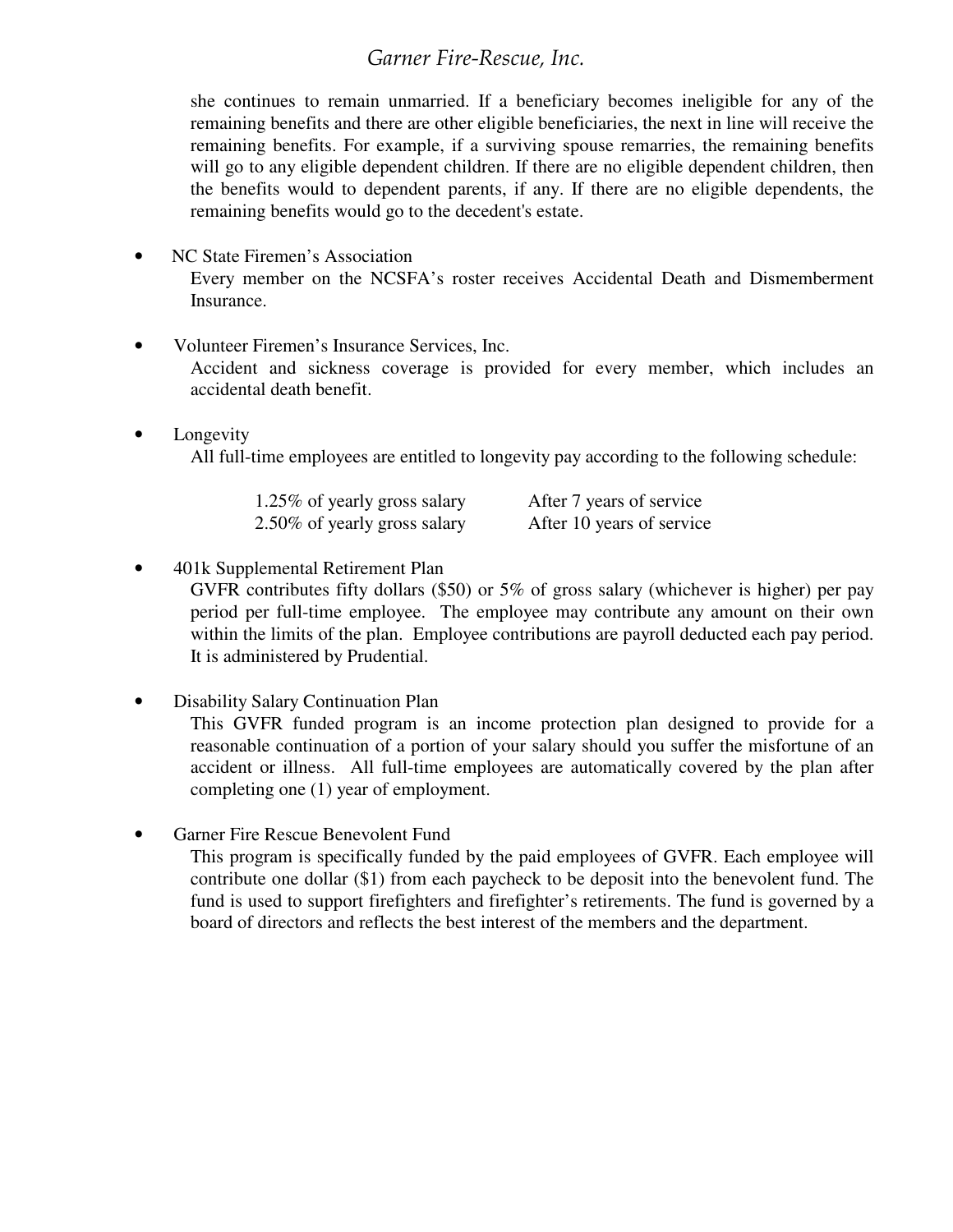# Garner Fire-Rescue, Inc.

# **HOW TO APPLY**

To be considered for employment, applications must be completed electronically via www.garnerfire.com prior to January 4, 2020. A **PERSONAL RESUME** and the below listed prerequisite must be uploaded to the online application as (1) scanned PDF document. If desired, applicants can apply online and upload documents at the Garner Fire-Rescue Administration office. If completing application at Garner Fire Administration, call 919-772-1550 to make an appointment during normal business hours.

o 914 Seventh Avenue, Garner, NC 27529- *Administration Physical Address*

### **Employment Prerequisites:**

- Copy of your valid Driver's License (NC Class B required within 12 months of employment is required)
- FF Level II Certification (IFSAC, ProBoard, DOD)
- NC EMT Certification
- NIMS 100,200,700, & 800 Certifications
- Hazardous Materials Operations Certification (IFSAC, ProBoard, DOD)
- TR and TR Vehicle (IFSAC, ProBoard, DOD)
- A Personal Resume
- **Certified** Driving Record

#### **Necessary Special Qualifications**

Applicant must be at least 18 years of age by February 1, 2020.

Applicant must pass a medical and physical examination with drug test as required in N.F.P.A. 1001 Firefighter Professional Qualifications 1981; or a comparable medical and physical examination designated by the Corporation.

Employee will be required to participate in Federal and State Programs for taxes, social security, unemployment insurance, GFR Benevolent Fund and retirement.

Applicant must possess a satisfactory motor vehicle record.

#### **\*Testing - (You will be notified if you are invited to participate in our testing process.)\***